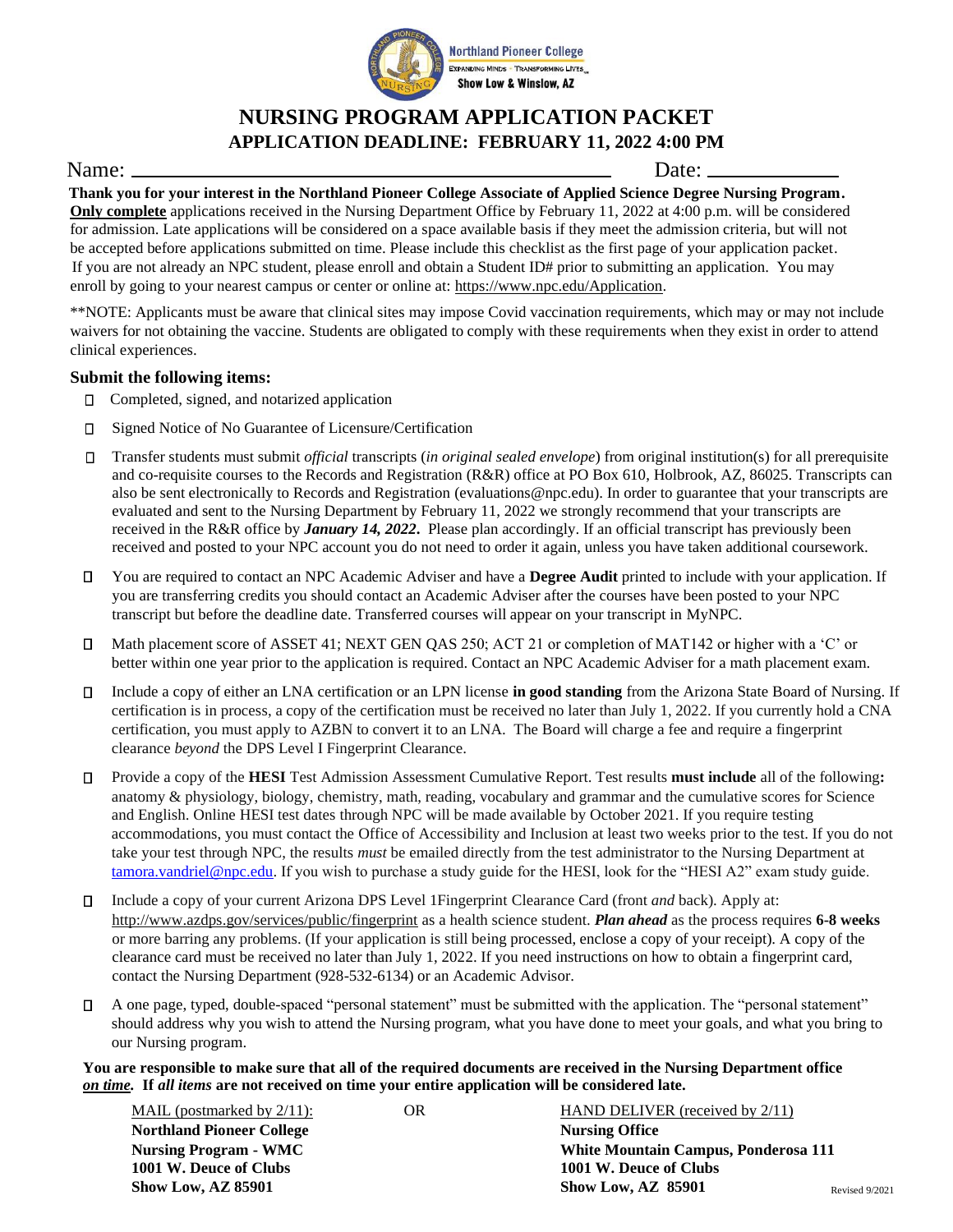

**Nursing Program 1001 W. Deuce of Clubs Show Low AZ 85901 (928) 532-6134**

# **NURSING PROGRAM NOTICE OF NO GUARANTEE OF LICENSURE/CERTIFICATION**

Admission or graduation from the Program does not guarantee obtaining a license or certificate to practice nursing. Licensure and certification requirements and the subsequent procedures are the exclusive right and responsibility of the Arizona State Board of Nursing. Students must satisfy the requirements of the Nurse Practice Act: Statues, Rules, and Regulations independently of any college or school requirements for graduation as they exist at the time of licensure/certification. Although this explanation and handbook materials may provide information concerning the licensing process, the applicant/student is solely responsible for understanding and meeting licensure/certification requirements. NPC does not guarantee the accuracy of any of the information presented here or in any other materials presented to the applicant/student concerning the licensure process. Verifying the accuracy of such information is solely the responsibility of the applicant/student.

If convicted of a felony, an applicant for licensure/certification must submit proof that he/she "has received an absolute discharge from the sentences for all felony convictions three or more years prior to the date of filing an application" (Nursing Practice Act 2002, 32-1632 and 32-1637). Such proof includes completion of any sentence including imprisonment, probation, parole, community supervision, or any form of court supervision. Examples of unprofessional conduct include but are not limited to felony or misdemeanor convictions, substance abuse, conviction of an offense involving immoral behavior, or being guilty of acts which deceive, defraud, or harm the public in any way.

Fingerprinting will be part of the application process for the nursing assistant, LPN and RN applicants.

If there is any question about eligibility for licensure or certification, contact the Arizona State Board of Nursing (602-771-7800).

I have read and understand the above statement.

Signature Date **Date** 

This statement will become part of your permanent record.

#### **PUBLIC NOTICE OF NON-DISCRIMINATION:**

The College does not discriminate on the basis of race, color, national origin, veteran status, religion, marital status, gender, age or disability in admission or access to, or treatment or employment in its educational programs or activities. District grievance procedures will be followed for compliance with Title IX and Section 504 requirements. The Affirmative Action Compliance Officer is the Director of Human Resource, 2251 E. Navajo Blvd., Holbrook, Arizona 86025, 1-800-266-7845. The section 504 Compliance Officer is the Accessibility and Inclusion Coordinator, 1611 S. Main St., Snowflake, Az 85937, 928-536-6246. The lack of English language skills will not be a barrier to admission and participation in vocational education programs.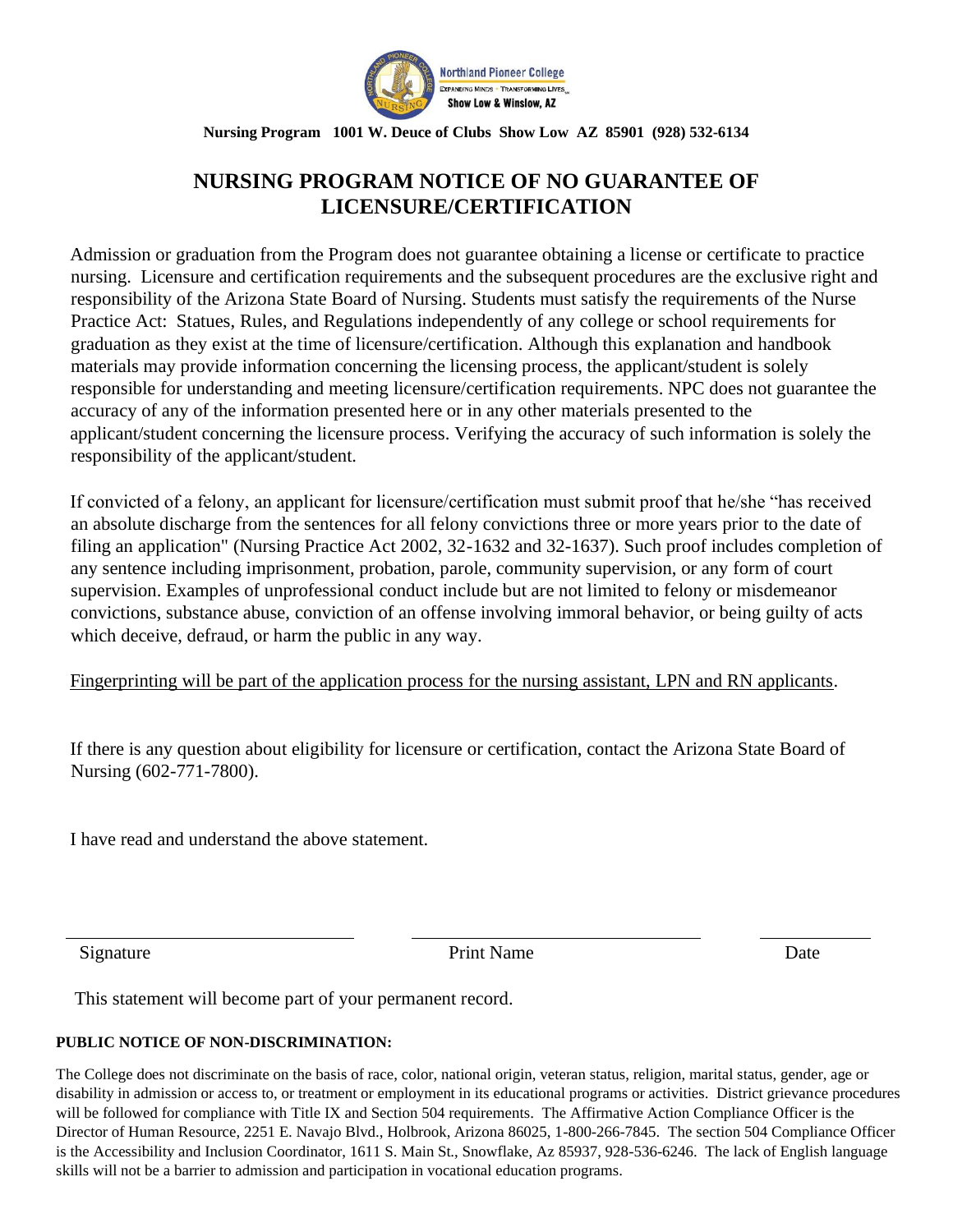

**Nursing Program 1001 W. Deuce of Clubs Show Low AZ 85901 (928) 532-6134**

## **NURSING PROGRAM APPLICATION FOR ADMISSION**

**Application Deadline: February 11, 2022 4:00 PM Please fill out all spaces**

| Name                                                                              | First                                                           | Middle                                                                                                                                            |                                     |              |
|-----------------------------------------------------------------------------------|-----------------------------------------------------------------|---------------------------------------------------------------------------------------------------------------------------------------------------|-------------------------------------|--------------|
| Last                                                                              |                                                                 |                                                                                                                                                   | Other names used now or in the past |              |
|                                                                                   |                                                                 |                                                                                                                                                   | Personal e-mail address             |              |
|                                                                                   |                                                                 | Preferred for contact by the nursing office                                                                                                       |                                     |              |
|                                                                                   |                                                                 |                                                                                                                                                   |                                     |              |
| Mailing Address                                                                   |                                                                 |                                                                                                                                                   |                                     |              |
| Number                                                                            | Street                                                          | City                                                                                                                                              | <b>State</b><br>Zip                 |              |
|                                                                                   |                                                                 |                                                                                                                                                   |                                     |              |
|                                                                                   |                                                                 |                                                                                                                                                   |                                     |              |
| Cell                                                                              | Home                                                            |                                                                                                                                                   | Work                                |              |
| When do you anticipate starting the Nursing Program? Fall semester ______________ |                                                                 |                                                                                                                                                   |                                     |              |
|                                                                                   |                                                                 |                                                                                                                                                   |                                     |              |
|                                                                                   |                                                                 | or GED date                                                                                                                                       |                                     |              |
|                                                                                   |                                                                 | You must fill in the following information and provide OFFICIAL sealed transcripts by February 11, 2022 from all colleges other than NPC          |                                     |              |
|                                                                                   |                                                                 | for the courses listed below. Before you will be considered eligible to enroll in the nursing program, all courses must be completed with a grade |                                     |              |
|                                                                                   |                                                                 | of "C" or higher. A cumulative GPA of 3.0 "B" or higher is preferred for the pre-requisite courses. If you are currently enrolled in any of the   |                                     |              |
|                                                                                   |                                                                 | below prerequisite courses, your application may still be considered by the Admission Committee. Please submit your application with "IP"         |                                     |              |
| and prior approval.                                                               |                                                                 | listed for the course that is in progress. Please note: College courses over eight years old may be accepted with appropriate documentation       |                                     |              |
|                                                                                   | DATE COMPLETED                                                  |                                                                                                                                                   |                                     |              |
| <b>PRE-REQUISITE</b>                                                              | <b>OR SCHEDULED</b>                                             | <b>SCHOOL/COLLEGE ATTENDED</b>                                                                                                                    | <b>INSTRUCTOR</b>                   | <b>GRADE</b> |
| <b>COURSE</b>                                                                     | <b>FOR COMPLETION</b>                                           |                                                                                                                                                   |                                     |              |
| <b>BIO 181</b>                                                                    |                                                                 |                                                                                                                                                   |                                     |              |
| <b>General Biology</b>                                                            |                                                                 |                                                                                                                                                   |                                     |              |
| BIO 201 Human                                                                     |                                                                 |                                                                                                                                                   |                                     |              |
| Anatomy & Physiology I                                                            |                                                                 |                                                                                                                                                   |                                     |              |
| BIO 202 Human                                                                     |                                                                 |                                                                                                                                                   |                                     |              |
| Anatomy & Physiology II                                                           |                                                                 |                                                                                                                                                   |                                     |              |
| <b>BIO 205</b>                                                                    |                                                                 |                                                                                                                                                   |                                     |              |
| Microbiology                                                                      |                                                                 |                                                                                                                                                   |                                     |              |
| <b>CHM 130</b><br><b>Fundamental Chemistry</b>                                    |                                                                 |                                                                                                                                                   |                                     |              |
| <b>ENL 101</b>                                                                    |                                                                 |                                                                                                                                                   |                                     |              |
| <b>College Composition I</b>                                                      |                                                                 |                                                                                                                                                   |                                     |              |
|                                                                                   | <b>CO-REQUISITE COURSES:</b> (Not required prior to admission)  |                                                                                                                                                   |                                     |              |
|                                                                                   |                                                                 |                                                                                                                                                   |                                     |              |
| <b>ENL 102</b><br><b>College Composition II</b>                                   |                                                                 |                                                                                                                                                   |                                     |              |
| <b>PSY 240</b>                                                                    |                                                                 |                                                                                                                                                   |                                     |              |
| <b>Developmental Psychology</b>                                                   |                                                                 |                                                                                                                                                   |                                     |              |
| <b>SOC 101</b>                                                                    |                                                                 |                                                                                                                                                   |                                     |              |
| <b>General Sociology or</b>                                                       |                                                                 |                                                                                                                                                   |                                     |              |
| <b>ANT 102</b>                                                                    |                                                                 |                                                                                                                                                   |                                     |              |
| <b>Cultural Anthropology</b>                                                      |                                                                 |                                                                                                                                                   |                                     |              |
| Are you an AZ LNA?                                                                | If yes, Certification or License #                              |                                                                                                                                                   | Expiration Date                     |              |
|                                                                                   |                                                                 | If not, are you currently enrolled in a Nursing Assistant Training program? If yes, date scheduled for completion                                 |                                     |              |
|                                                                                   |                                                                 | Are you an LPN applying for advanced placement in the Associate Degree Nursing Program?                                                           |                                     |              |
|                                                                                   | If so, do you have an Arizona license or certificate? License # |                                                                                                                                                   | Expiration Date                     |              |

#### **Which location would you prefer to attend? (Please check one)**

 $\Box$  White Mountain Campus (Show Low) ~2<sup>nd</sup> Choice: Little Colorado Campus (Winslow)

 $\Box$  Little Colorado Campus (Winslow) ~  $2<sup>nd</sup>$  Choice: White Mountain Campus (Show Low)

I wish to apply to a BSN concurrent enrollment program. Circle one: ASU NAU GCU